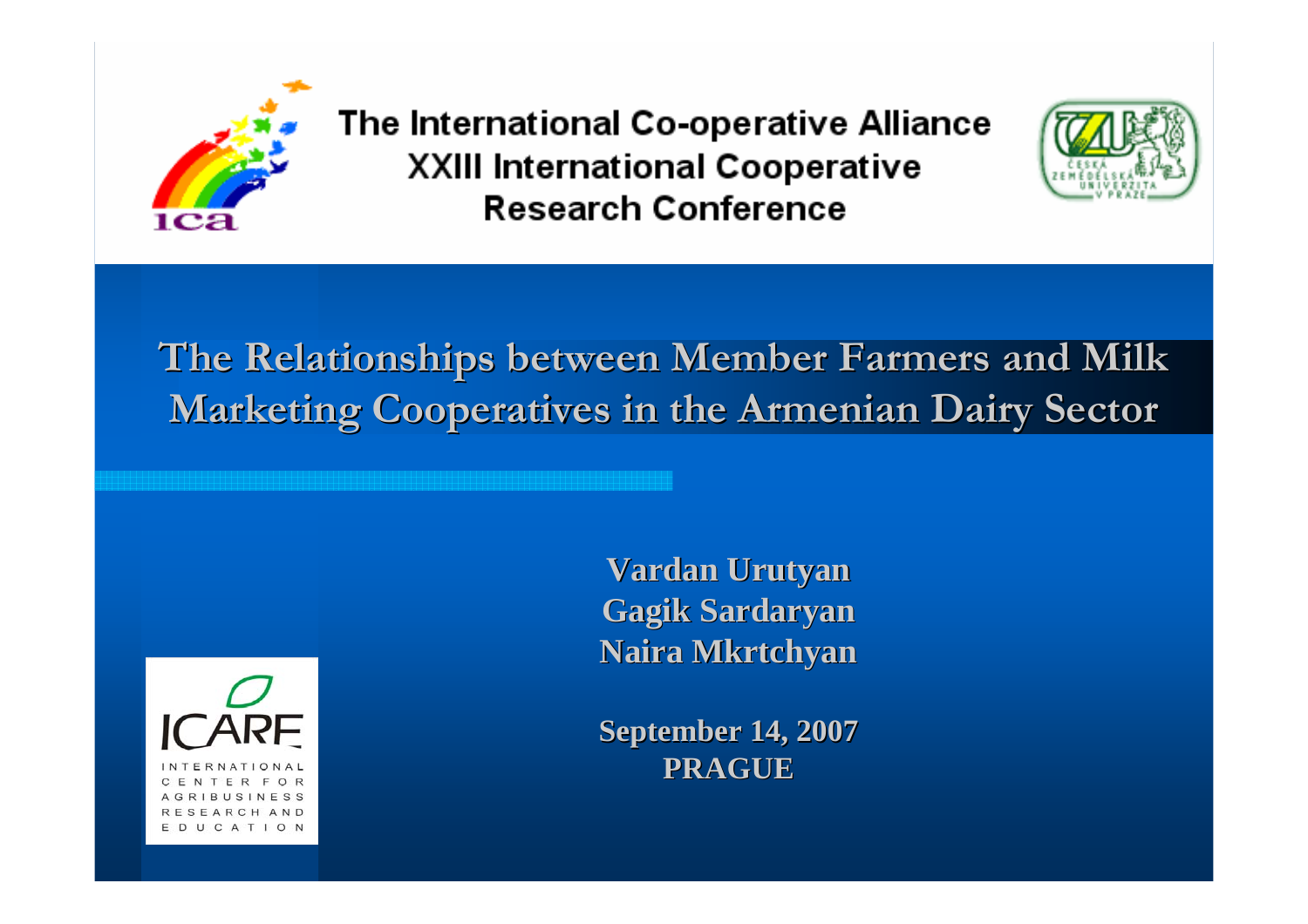# **Introduction Introduction**

- $\bullet$  **This paper presents some findings of the survey work conducted in Armenia in the scope of the "Supporting the International Development of CIS Agriculture" (SIDCISA) project, funded by EU INTAS.**
- $\bullet$  **SIDCISA project aimed at understanding the supply chain relationships of commercial milk producers in Armenia, Moldova and Ukraine.**
- $\bullet$  **This paper mainly concentrates on the relationships of the member farmers and cooperatives as their main buyers as well as provides interesting comparisons with the relationships individual farmers have with their main buyers (dairy processors).**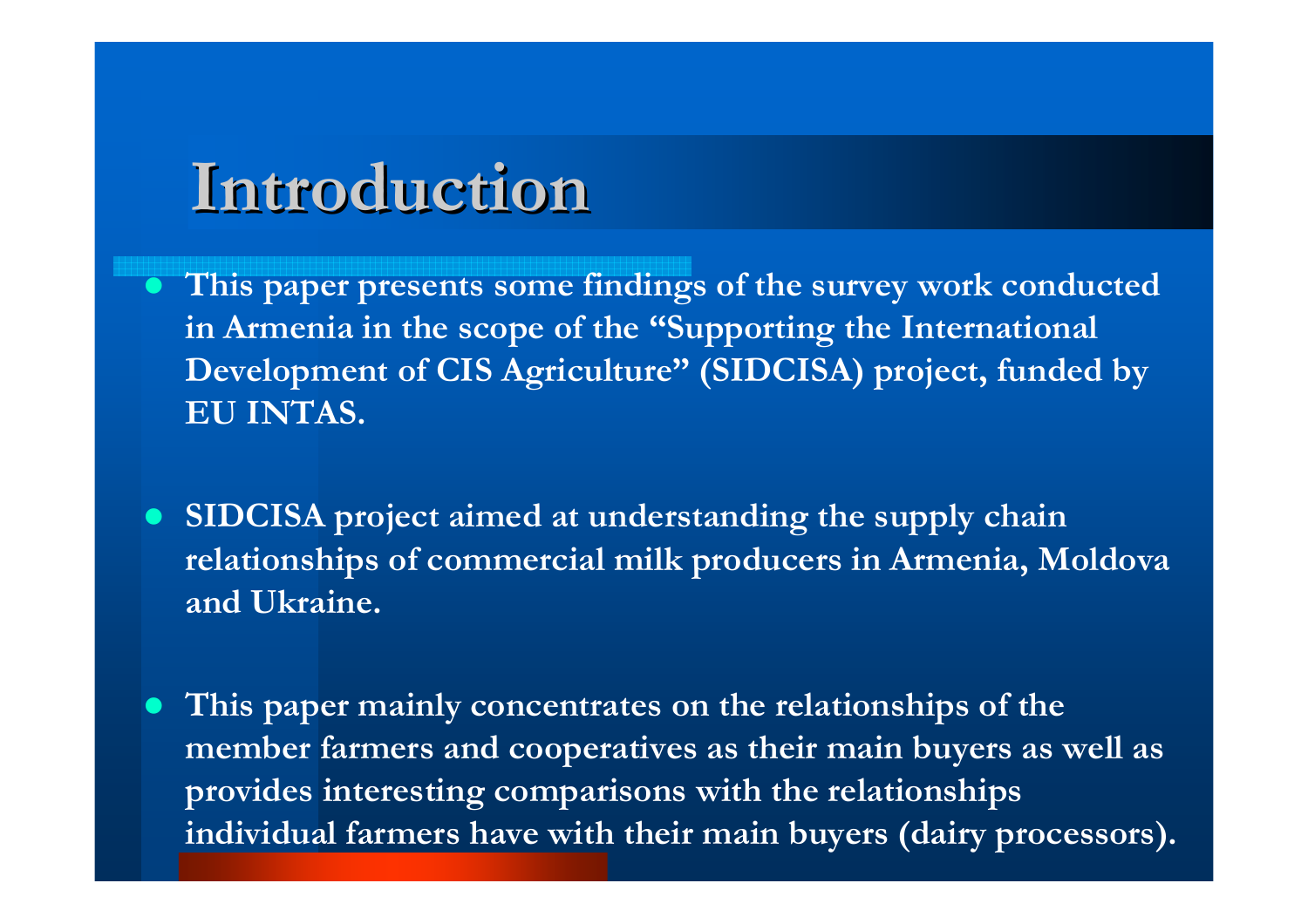# **Research Methodology Research Methodology**

- **The research was based on survey data. 300 farmers were drawn randomly from all regions of Armenia which have significant commercial milk production, based on proportions given from statistical data on milk production.**
- **The sample turned out containing 238 individual farmers (nonmembers) selling their milk to dairy processors and 62 cooperative member farmers selling their milk to cooperatives. The study compares these two sub-samples aiming to show whether there are significant differences between the relationships of member-coop vs. farmer-processor.**
- **Collected data concerned: farm growth, prices, yields, investment, the nature and satisfaction with relationships with their main buyer and non-price aspects of contracts.**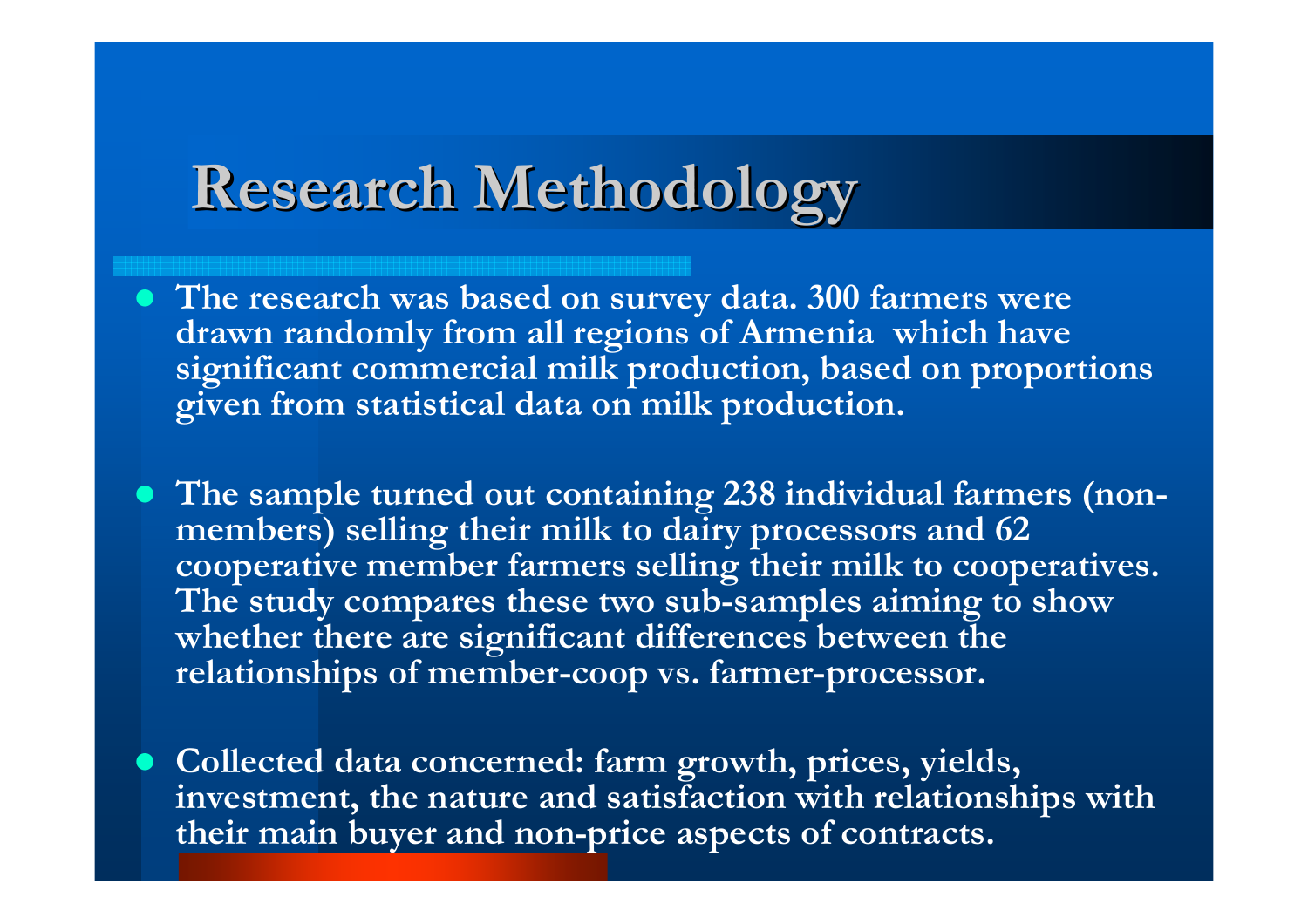## **Background: Armenia in Transition Background: Armenia in Transition**

 $\bullet$  **During the Soviet period Armenia was an industrialized country with a large rural population. Armenia was exporting its outputs chiefly to the other "brother" republics, and in turn relying on them for key inputs.** 

 $\bullet$  **The market-oriented reforms introduced in 1991-92 comprised the privatization of many productive resources and organizations.** 

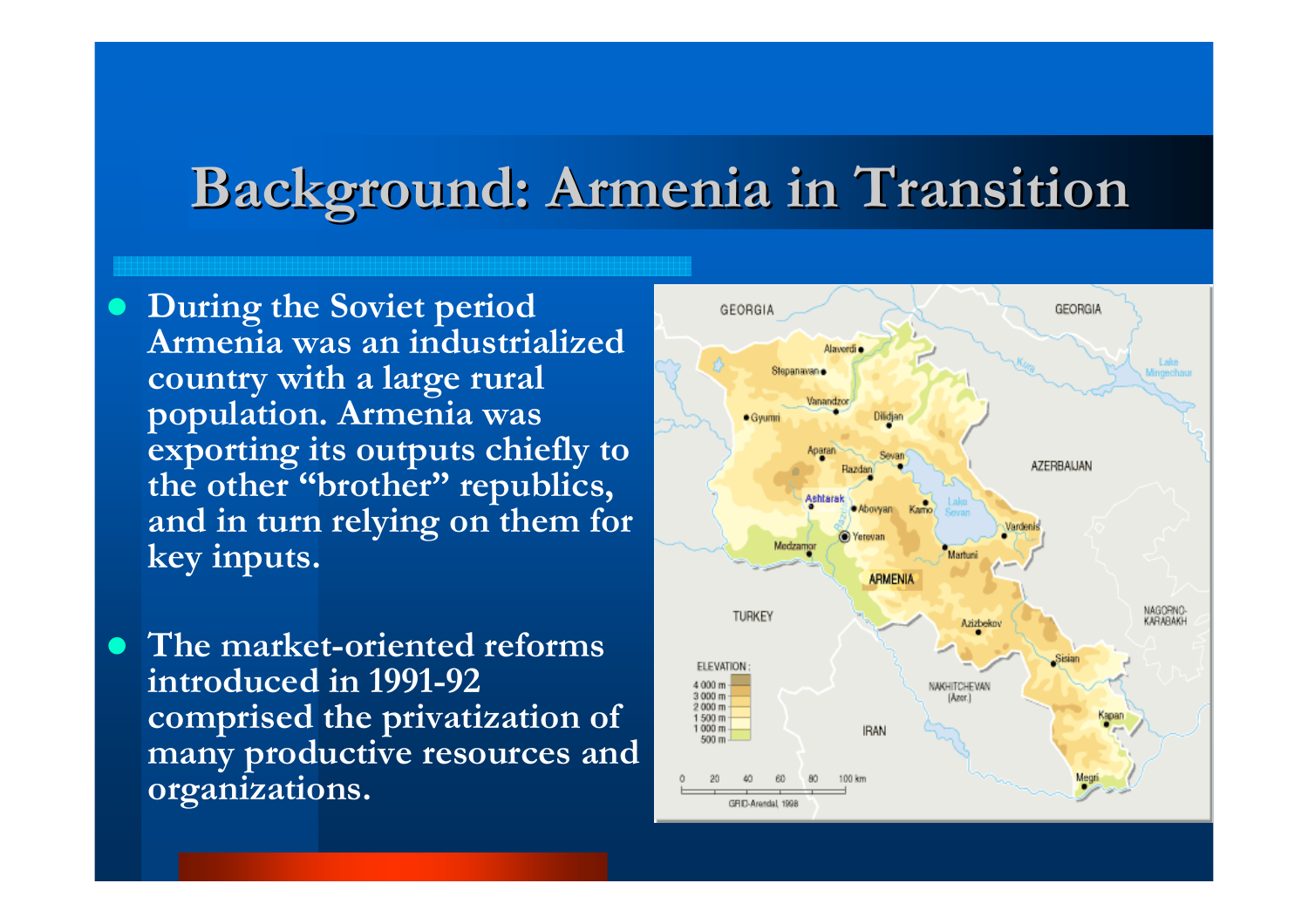# **Problems During Transition Problems During Transition**

- **Like in many transitional countries of Europe and Central Asia (ECA), a major problem in Armenia during the transition period was the breakdown of the relationships of farms with input suppliers and output markets.**
- $\bullet$  **The result is that many farms and rural households face serious limitations in accessing essential inputs (feed, fertilizer, seeds, chemicals, etc.) and selling their output.**
- $\bullet$  **Widespread forms of contracting problems like long payment delays or non-payments for delivered products (Swinnen, 2005) were apparent in Armenia during the transition.**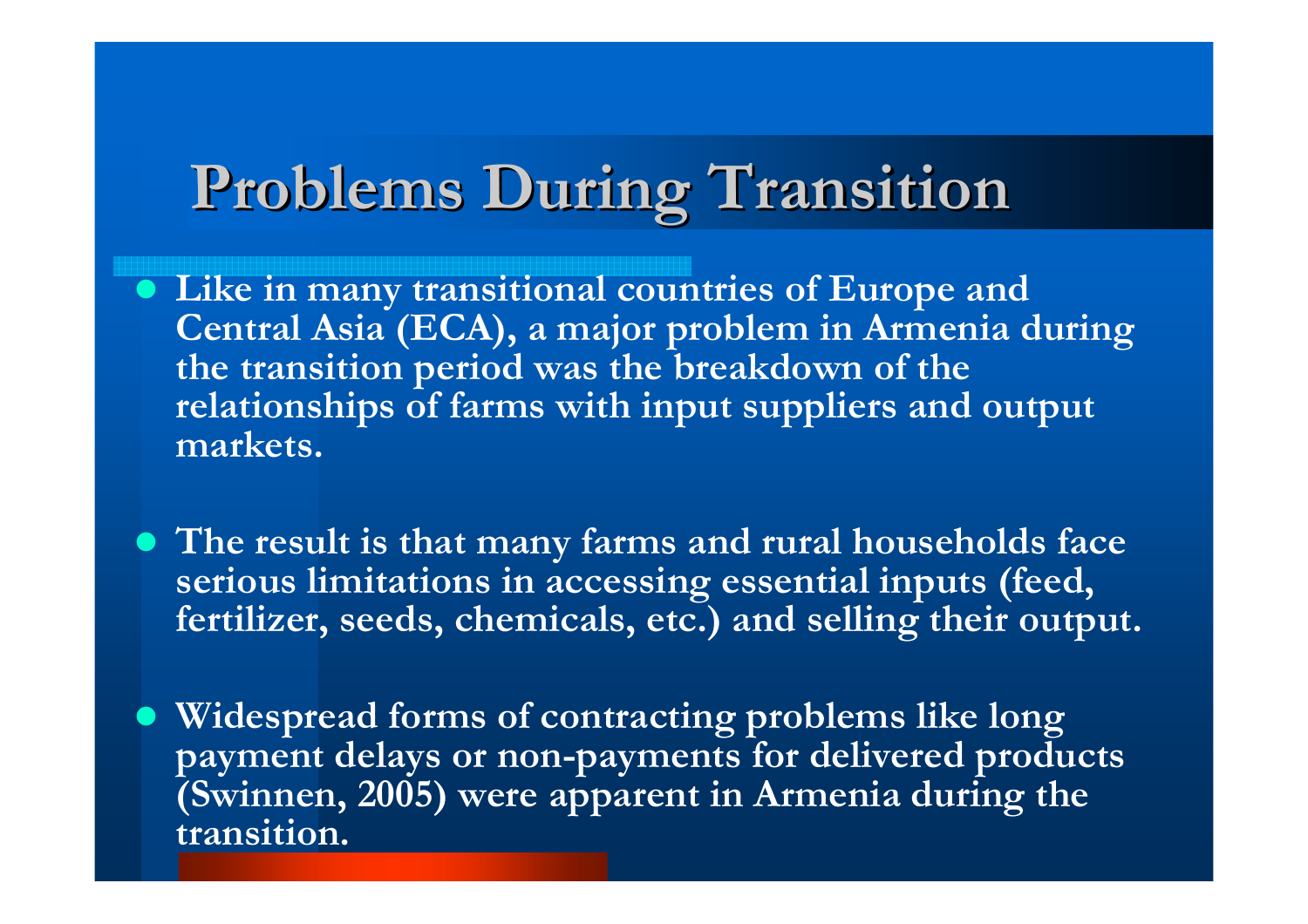# **Dairy Industry in Armenia Dairy Industry in Armenia**

#### **Prior to Transition**

- $\bullet$ **Annual capacity of 320000 tons of dairy production.**
- 27000 tons of cheese and 13000 tons of ice-cream.
- z **42 state-owned dairies.**

#### **After the Transition**

- **All former 42 state-owned dairies have been privatized, many of them do not operate at all.**
- **Many small plants exist, which produce salted cheese under inadequate hygiene conditions.**
- **Several large dairy processors produce a wide range of dairy products: sour cream, yogurts, milk, ice-cream and cheeses.**
- $\bullet$ **No FDI and JV in the dairy sector.**
- $\bullet$ **Emergence of milk marketing cooperatives.**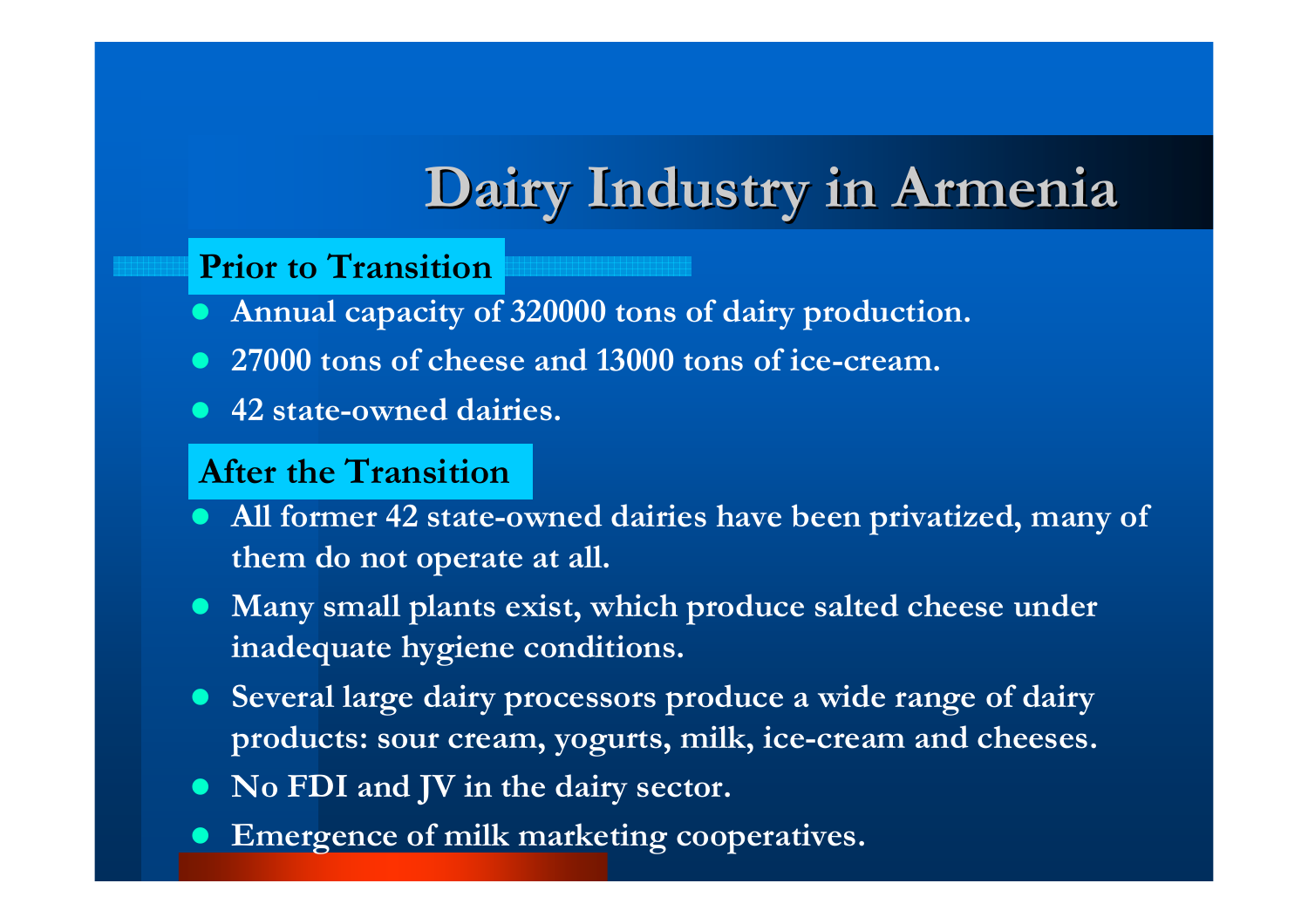# **Sample Characteristics and Growth Sample Characteristics and Growth**

| Sample characteristics based on                     | COOP        |       | <b>IND</b>  |       |
|-----------------------------------------------------|-------------|-------|-------------|-------|
| selected parameters                                 | <b>MEAN</b> | St. D | <b>MEAN</b> | St. D |
| Milking Cows 01                                     | 5.62        | 7.09  | 9.26        | 14.33 |
| Milking Cows 03                                     | 8.35        | 10.86 | 11.25       | 15.63 |
| Milking Cows 05                                     | 11.84       | 5.66  | 13.76       | 19.24 |
| Land Owned 01                                       | 3.77        | 4.78  | 5.28        | 6.83  |
| Land Owned 03                                       | 4.06        | 4.97  | 5.59        | 8.31  |
| Land Owned 05                                       | 4.28        | 5.5   | 5.66        | 8.31  |
| Land Rented 01                                      | 5.10        | 13.86 | 9.66        | 33.81 |
| Land Rented 03                                      | 7.03        | 13.88 | 7.99        | 34.13 |
| Land Rented 05                                      | 11.54       | 40.28 | 8.18        | 34.31 |
| FT Employees 01                                     | 2.47        | 1.99  | 2.45        | 2.42  |
| FT Employees 03                                     | 2.72        | 1.92  | 2.57        | 2.65  |
| FT Employees 05                                     | 2.90.       | 2.68  | 2.68        | 2.98  |
| Percent of tumover counted for by dairy farming 01  | 45.44       | 35.89 | 45.84       | 29.47 |
| Percent of turnover counted for by dairy farming 03 | 59.16       | 25.86 | 52.45       | 25.43 |
| Percent of tumover counted for by dairy farming 05  | 66.14       | 22.06 | 56.30       | 23.69 |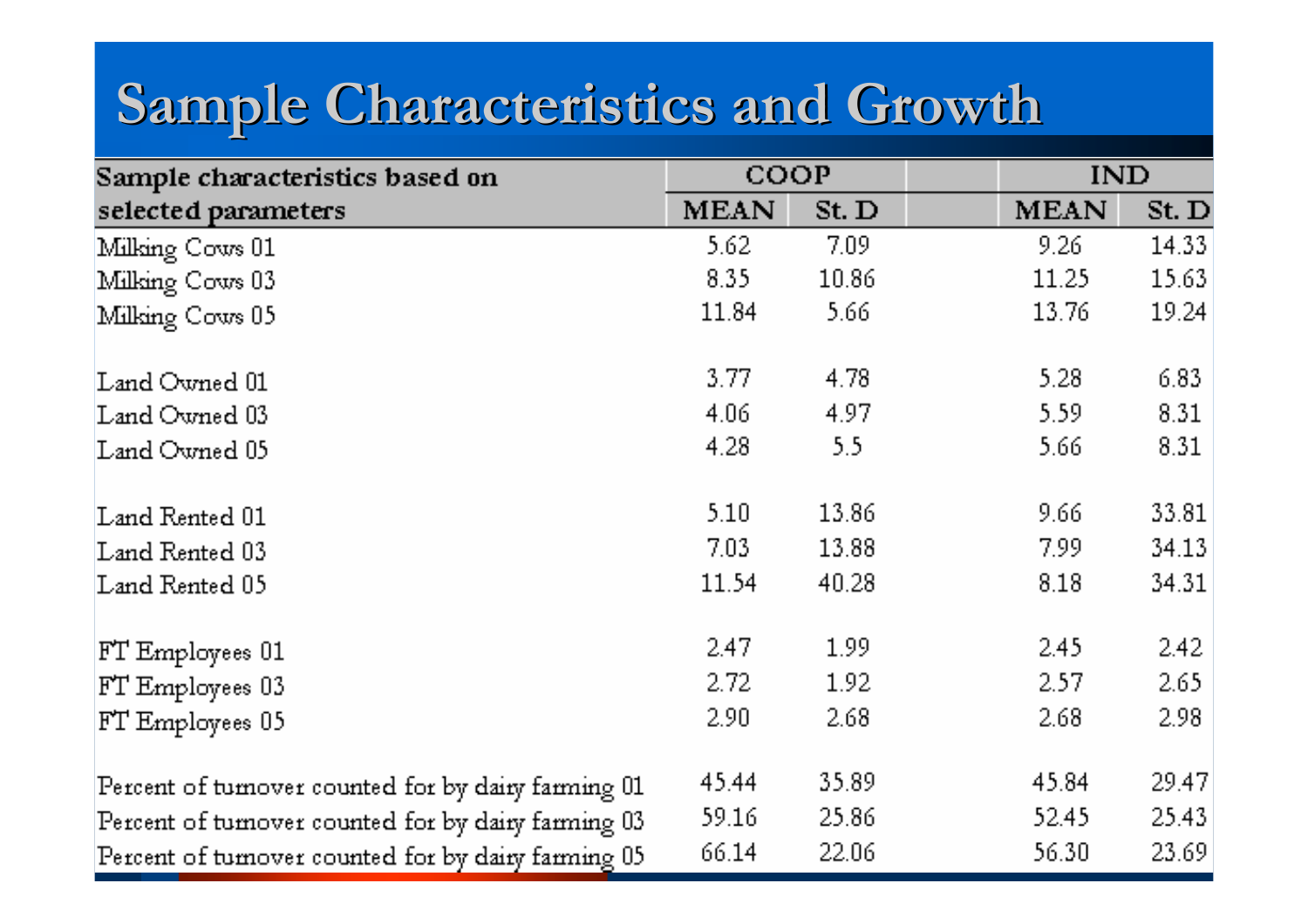# **Buyer Relationships Buyer Relationships**

### **How is your milk collected?**

|             | I take to station | Dairy firm collects |        |
|-------------|-------------------|---------------------|--------|
| <b>IND</b>  | 24.37             | 75.63               | 100.00 |
| <b>COOP</b> | 51.61             | 48.39               | 100.00 |
|             |                   |                     |        |
| Total       | 30.00             | 70.00               | 100.00 |

### **When are you paid for the milk you supply to your main buyer?**

|                           | On delivery   | After delivery |
|---------------------------|---------------|----------------|
| <b>IND</b><br><b>COOP</b> | 15.55<br>1.61 | 84.45<br>98.39 |
| Total                     | 12,66         | 87.33          |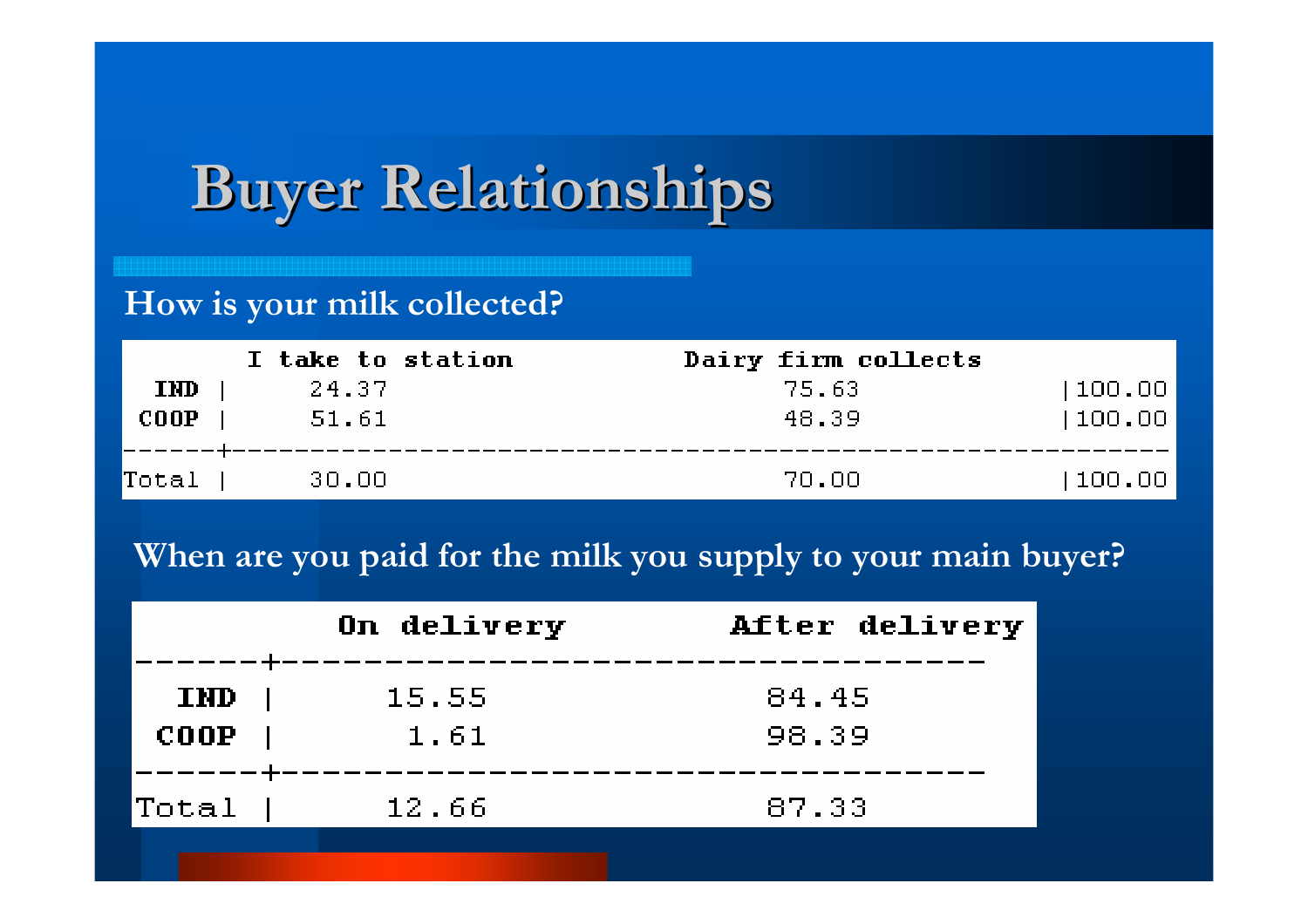# **Buyer Relationships**

| <b>DAYS</b> | $\bf COOP$ | <b>IMD</b> |
|-------------|------------|------------|
| <u>7 - </u> | O.O%       | $7.0\%$    |
| 10          | 18.0%      | 20.8%      |
| 15          | 44.0%      | 33.7%      |
| 20          | $0.0\%$    | $7.0\%$    |
| 30          | 36.0%      | 30.2%      |

**Coop members were mainly receiving their money on the 15th day (44%), another common period was 1 month (36%). Farmers working with dairy processors had many periods for receiving their money, it was mainly based on negotiation, or the existing tradition of the processor.**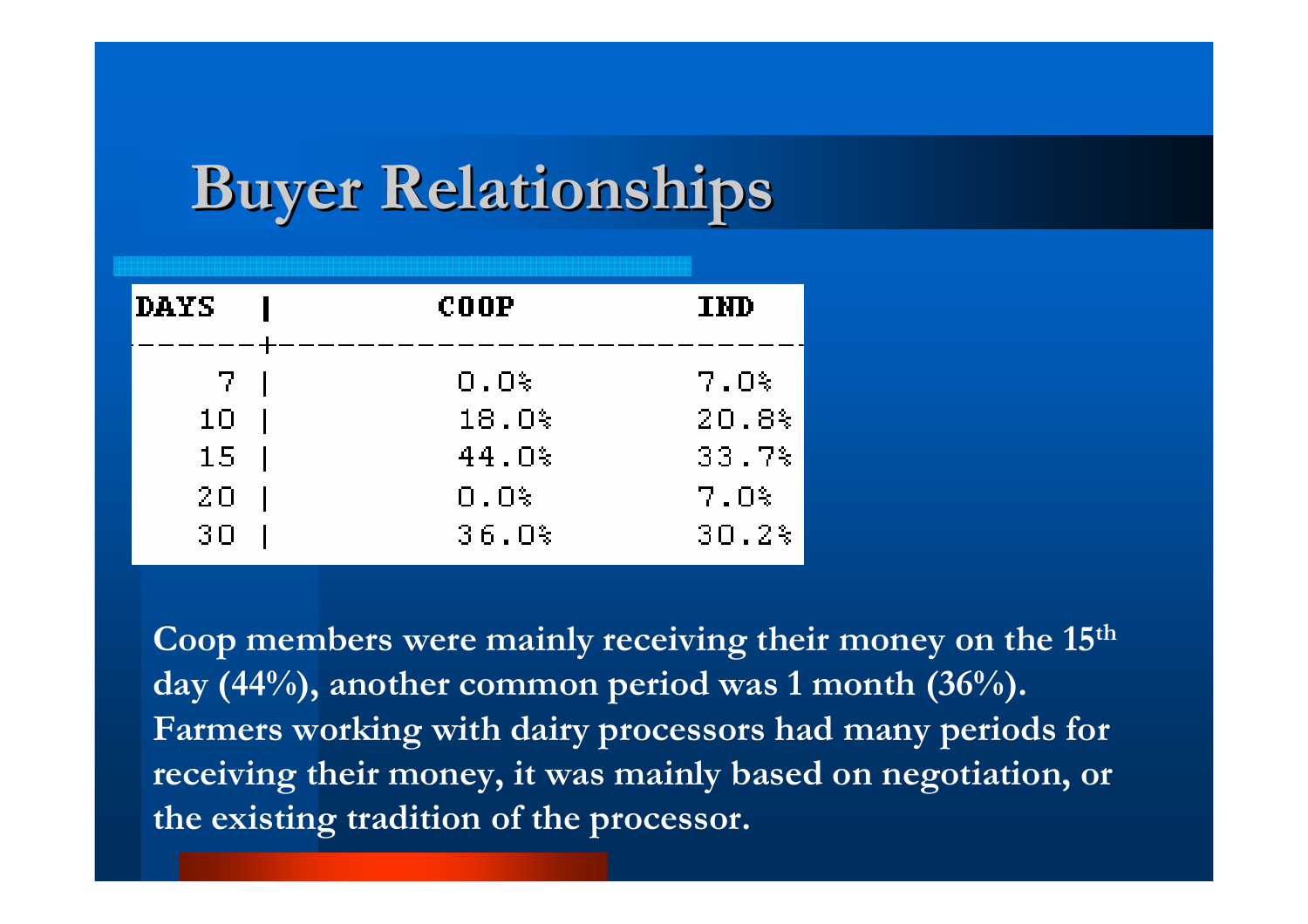# How important are the following factors in **your choice of main buyer? your choice of main buyer?**

| How important are the following factors in your choice of main | Very or Most Important |       |  |  |
|----------------------------------------------------------------|------------------------|-------|--|--|
| buyer?                                                         | COOP                   | IND   |  |  |
| Reliability of payments by buyer                               | 96.77                  | 87.22 |  |  |
| Higher prices offered by buyer                                 | 75.81                  | 77.73 |  |  |
| Extra services offered by buyer (e.g. credit)                  | 67.74                  | 29.83 |  |  |
| Price stability                                                | 91.94                  | 83.62 |  |  |
| Buyer is trustworthy                                           | 100.00                 | 97.42 |  |  |

The cooperative member farmers factor priorities for choice of main buyer were "Buyer trustworthiness", "Payment reliability" and "Price stability". Non-member farmers also had the same ranking of these factors but with less percentages.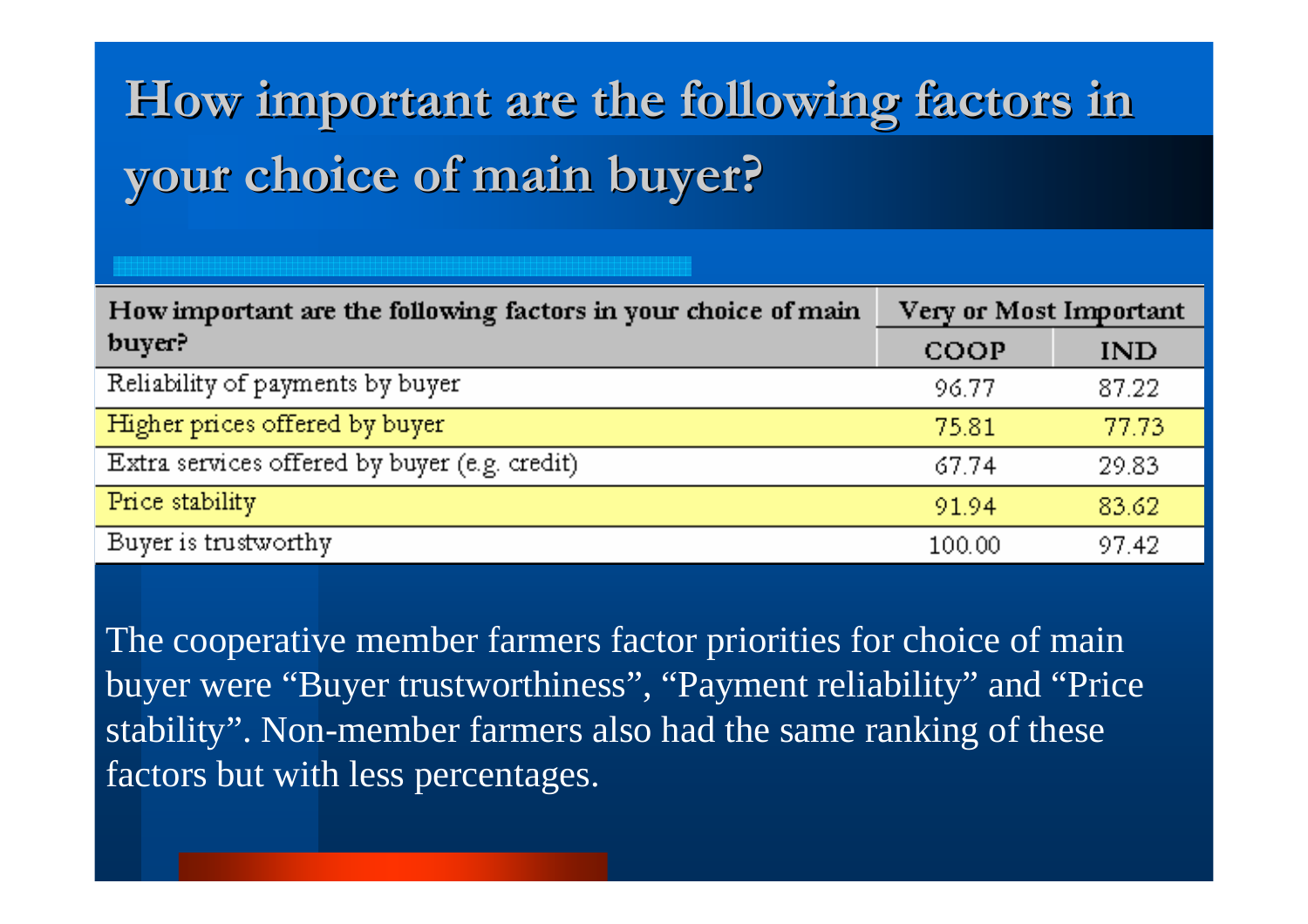# Likert Scale Questions used for trust **and general perception issues and general perception issues**

| Degree to which you agree with the following statements                                      | <b>Agree or Strongly Agree</b> |            |  |  |
|----------------------------------------------------------------------------------------------|--------------------------------|------------|--|--|
|                                                                                              | COOP                           | <b>IND</b> |  |  |
| My main buyer has many suppliers to choose from                                              | 79.03                          | 85.71      |  |  |
| When competition is fierce, my main buyer will switch suppliers to cut costs                 | 35.5                           | 45.4       |  |  |
| The actions of my main buyer have contributed to increasing my output                        | 88.7                           | 66.81      |  |  |
| The actions of my main buyer have helped improve the quality of my produce                   | [83.87]                        | 59.24      |  |  |
| My main buyer keeps the promises it makes to us                                              | 90.33                          | 82.77      |  |  |
| My main buyer is genuinely concerned that our business succeeds                              | 98.38                          | 69.3       |  |  |
| When making important decisions, my main buyer considers our welfare as well<br>as its own   | 85.48                          | 49.50      |  |  |
| Our main buyer is trustworthy                                                                | 98.38                          | 90.75      |  |  |
| We find it necessary to be cautious with our main buyer                                      | 33.82                          | 46.54      |  |  |
| Being able to sell to our main buyer has improved the living standard of our<br>household    | (95.16)                        | 65.1       |  |  |
| Being able to sell to our main buyer has improved the profitability of the farm<br>operation | 98.38                          | 66.41      |  |  |

**Surveys showed that coops are more involved in the activities of their members' businesses like: often or always visiting the premises to improve the performance, conducting trainings and seminars (61% vs 15%).**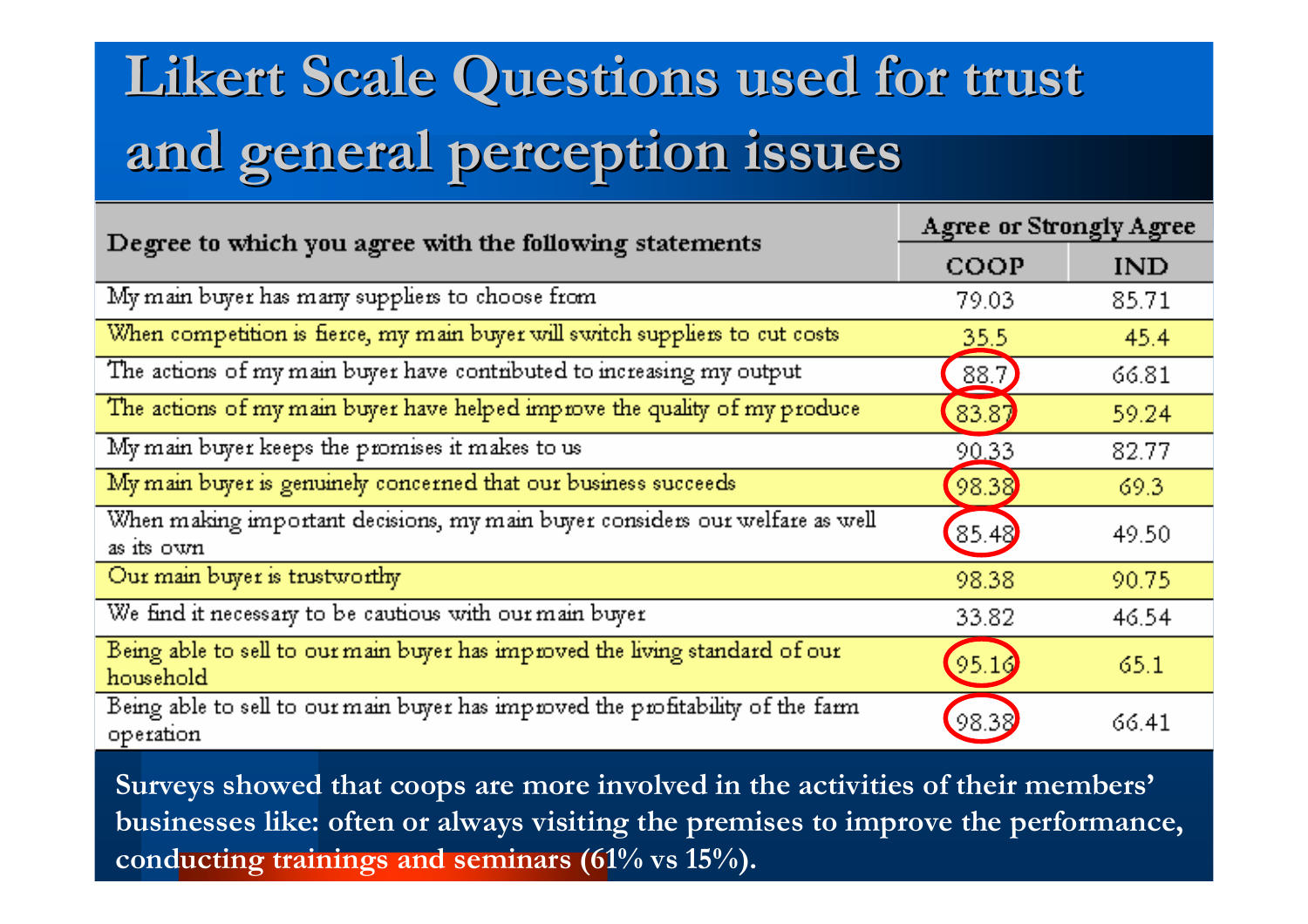### **Buyer Relationships/Overall Satisfaction Buyer Relationships/Overall Satisfaction**

| Overall Satisfaction | COOP   | <b>IND</b> |
|----------------------|--------|------------|
| Dissatisfied         | 0.00   | 3.78       |
| Neither D/S          | 4.84   | 19.75      |
| Satisfied            | 54.84  | 56.30      |
| Very Satisfied       | 40.32  | 20.17      |
| Total                | 100.00 | 100.00     |

**Total satisfaction rate of coop members are rather high compared that of with non-member farmers: 95% vs. 76%.**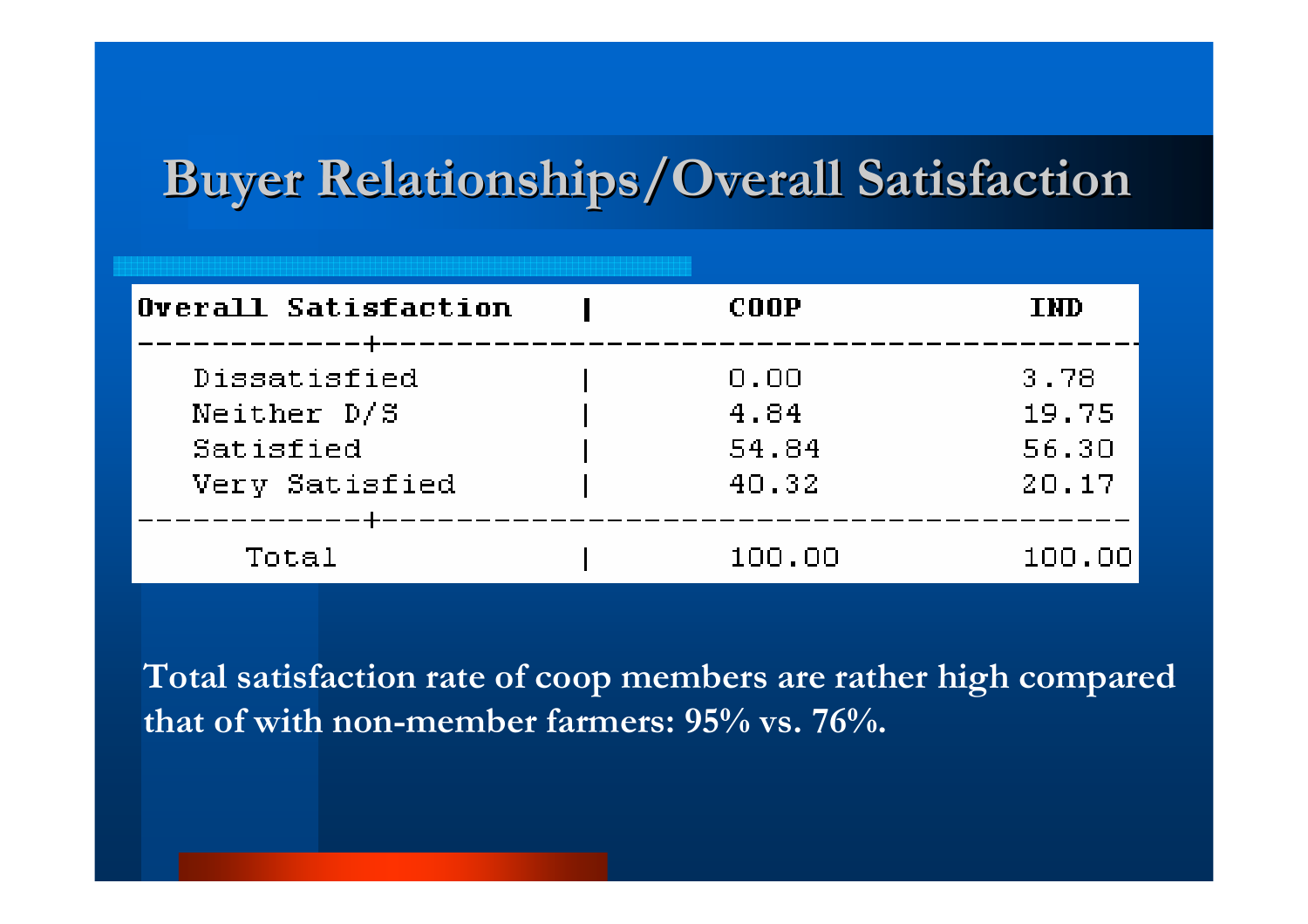## **Prices and Yields Prices and Yields**

| <b>Yield and Prices</b>                              | COOP        |                   | IND         |        |
|------------------------------------------------------|-------------|-------------------|-------------|--------|
|                                                      | <b>MEAN</b> | St. D             | <b>MEAN</b> | St. D  |
| Winter Yield 05, lt.                                 | 6.11        | 2.46 <sub>1</sub> | 5.51        | 2.22   |
| Summer Yield 05, lt.                                 | 12.41       | 2.77              | 11.85       | 3.38   |
| Total Yield 05, lt.                                  | 2450.58     | 350.10            | 2265.08     | 769.98 |
|                                                      |             |                   |             |        |
| Average Price Received in Summer Season, AMD         | 94.30       | 8.07              | 87.58       | 15.82  |
| <u>Average Price Received in Winter Season, AMD.</u> | 105.67      | 10.23             | 95.06       | 26.49  |

- $\bullet$  **On average the coop member farmers showed better performance in terms of getting higher yields in different seasons of 2005.**
- $\bullet$  **On average, coop member farmers received about 10% more than nonmember farmers. The price of the milk for 2005 the coop farmers got, made 100 AMD, which is about 0.17 Euro (with the exch. Rate =581.14 AMD, www.cba.am ).**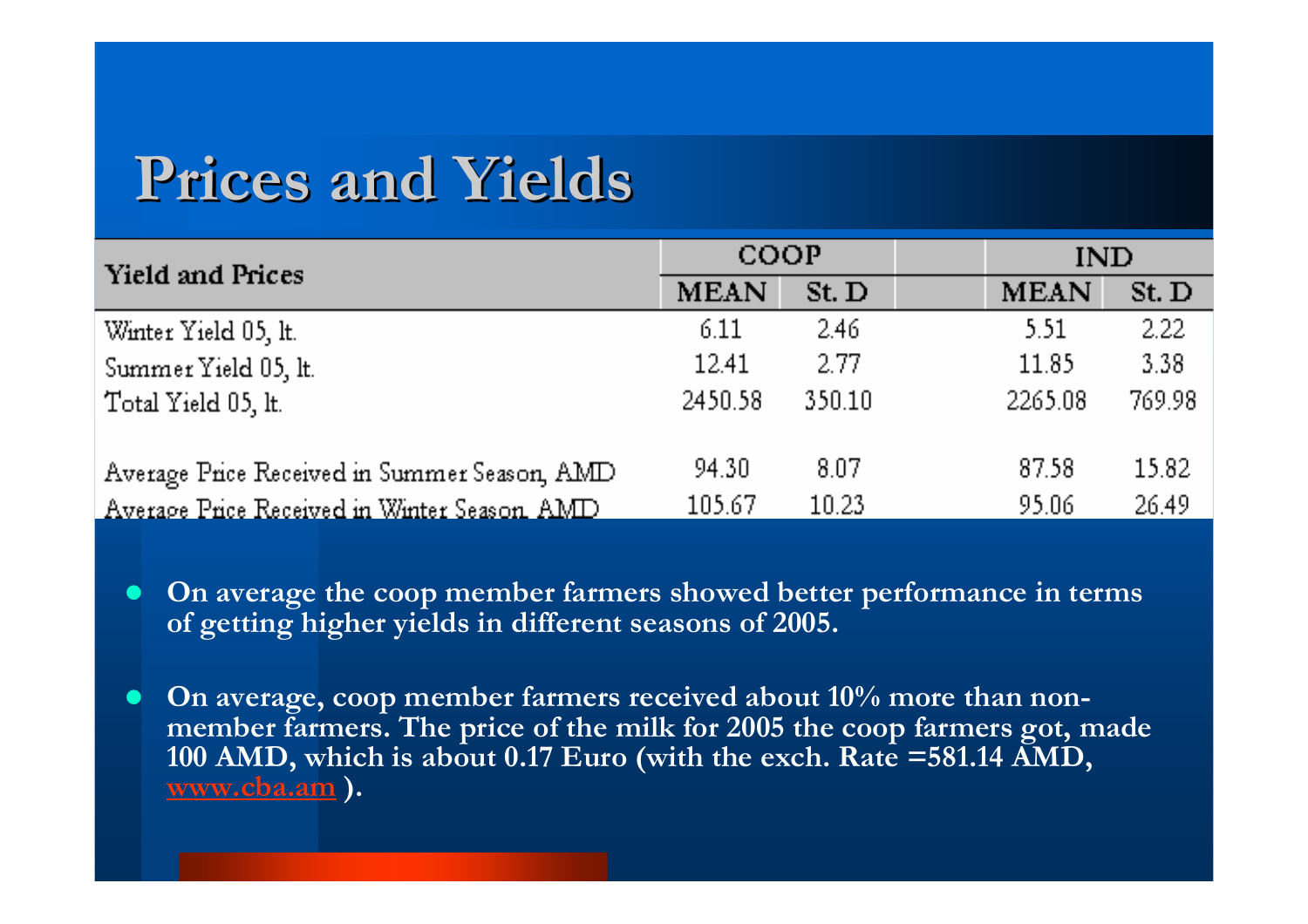### **Support Measures: COOP vs. Processors**

|                                    | COOP       |           | <b>IND</b> |           |
|------------------------------------|------------|-----------|------------|-----------|
| <b>Possible Support Measure</b>    | <b>YES</b> | <b>NO</b> | <b>YES</b> | <b>NO</b> |
| Credit, Loans and Forward Payments | (54.84)    | 45.16     | 24.37      | 75.63     |
| Physical Inputs                    | (51.6)     | 48.39     | 7.14       | 92.86     |
| Machinery                          | 6.45       | 93.55     | 0.42       | 99.58     |
| Transportation                     | 6.45       | 93.55     | (23.95)    | 76.05     |
| Specialized Storage                | 9.68       | 90.32     | 0.00       | 100.00    |
| Guaranteed Prices                  | 41.94      | 58.06     | 47.90      | 52.10     |
| Veterinary Support                 | 46.77      | 53.23     | 17.65      | 82.35     |
| Business and FM Support            | 14.52      | 85.48     | 1.26       | 98.74     |
| Harvest & Handling Support         | 8.06       | 91.94     | 1.26       | 98.74     |
| Loan Guarantees                    | 16.13      | 83.87     | 0.84       | 99.16     |
| Investment Loans                   | 6.45       | 93.55     | 0.42       | 99.58     |
| Quality Control                    | 85.48      | 14.52     | 81.93      | 18.07     |
| Prompt Payments                    | (90.32)    | 9.68      | 86.97      | 13.03     |
| Market Access                      | 64.52      | 35.48     | 33.61      | 66.39     |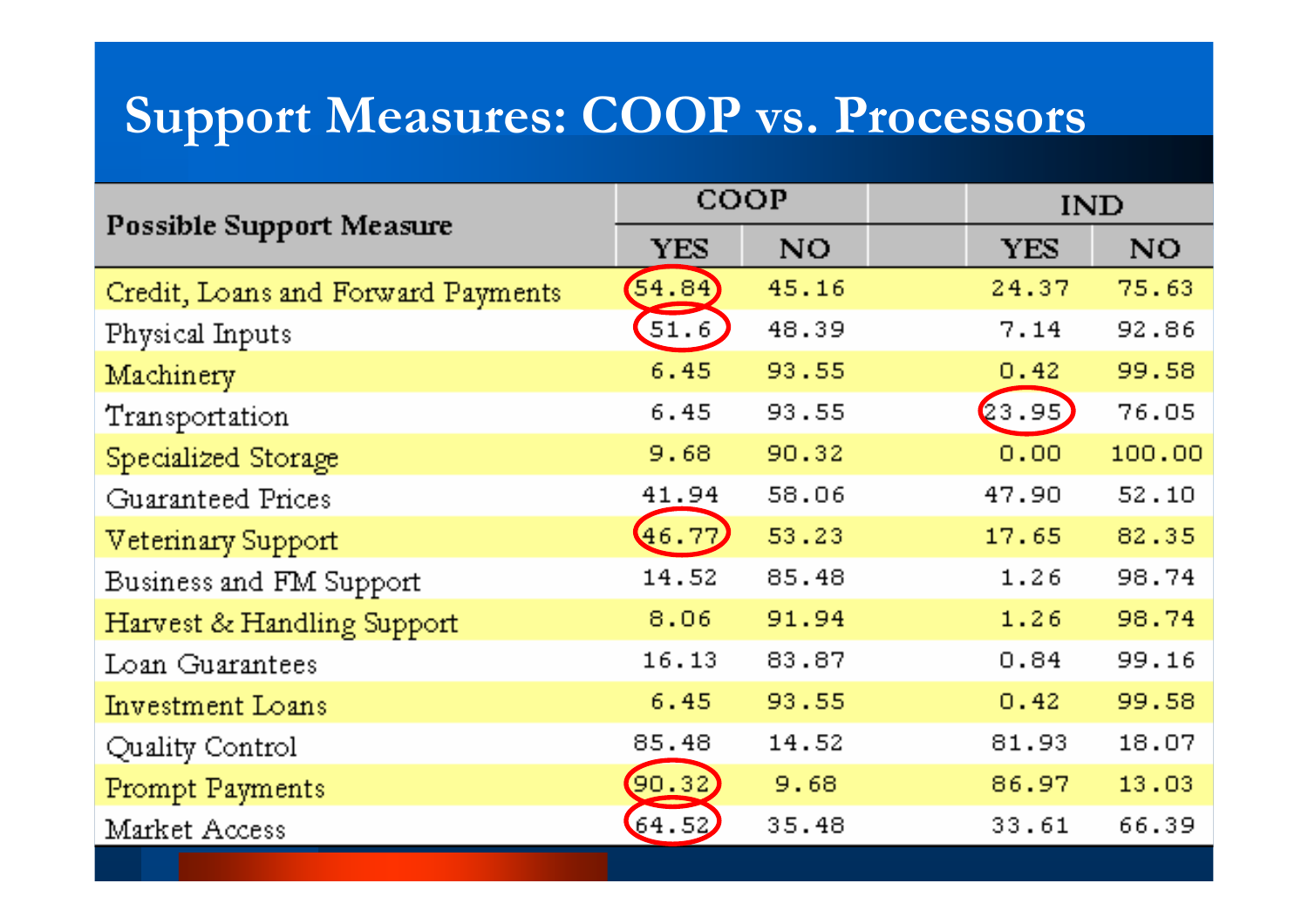# **Contractual Relationships Contractual Relationships**

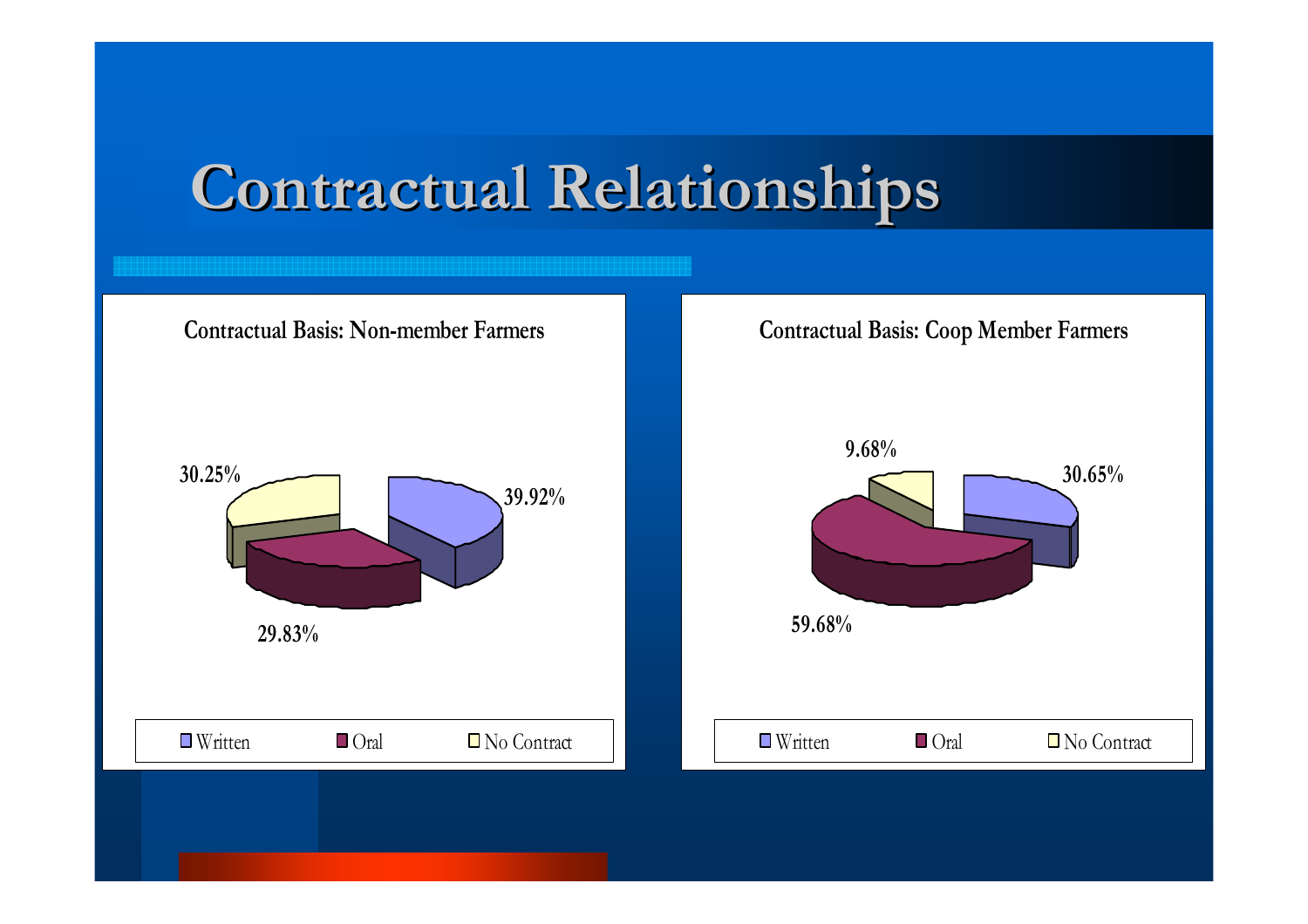# **Contract Relationships Contract Relationships**

| How important are the following factors in influencing your | Very or Most Important |       |  |  |
|-------------------------------------------------------------|------------------------|-------|--|--|
| decision to sign a contract?                                | COOP                   | IND   |  |  |
| Security for milk sales                                     | 94.64                  | 92.16 |  |  |
| Higher milk price than without contract                     | 50.00                  | 69.88 |  |  |
| Price stability                                             | 96.43                  | 90.96 |  |  |
| Extra services available from dairy only if you contract    | 47.27                  | 35.54 |  |  |
| Opportunities to get a loan                                 | 60.71                  | 51.2  |  |  |

**The farmers consider "Security of Milk Sales" and "Price Stability" as very important influencing factors. When contract offers extra services or opportunity to get a loan, the motivation to sign a contract is relatively high among coop member farmers than non-member farmers.**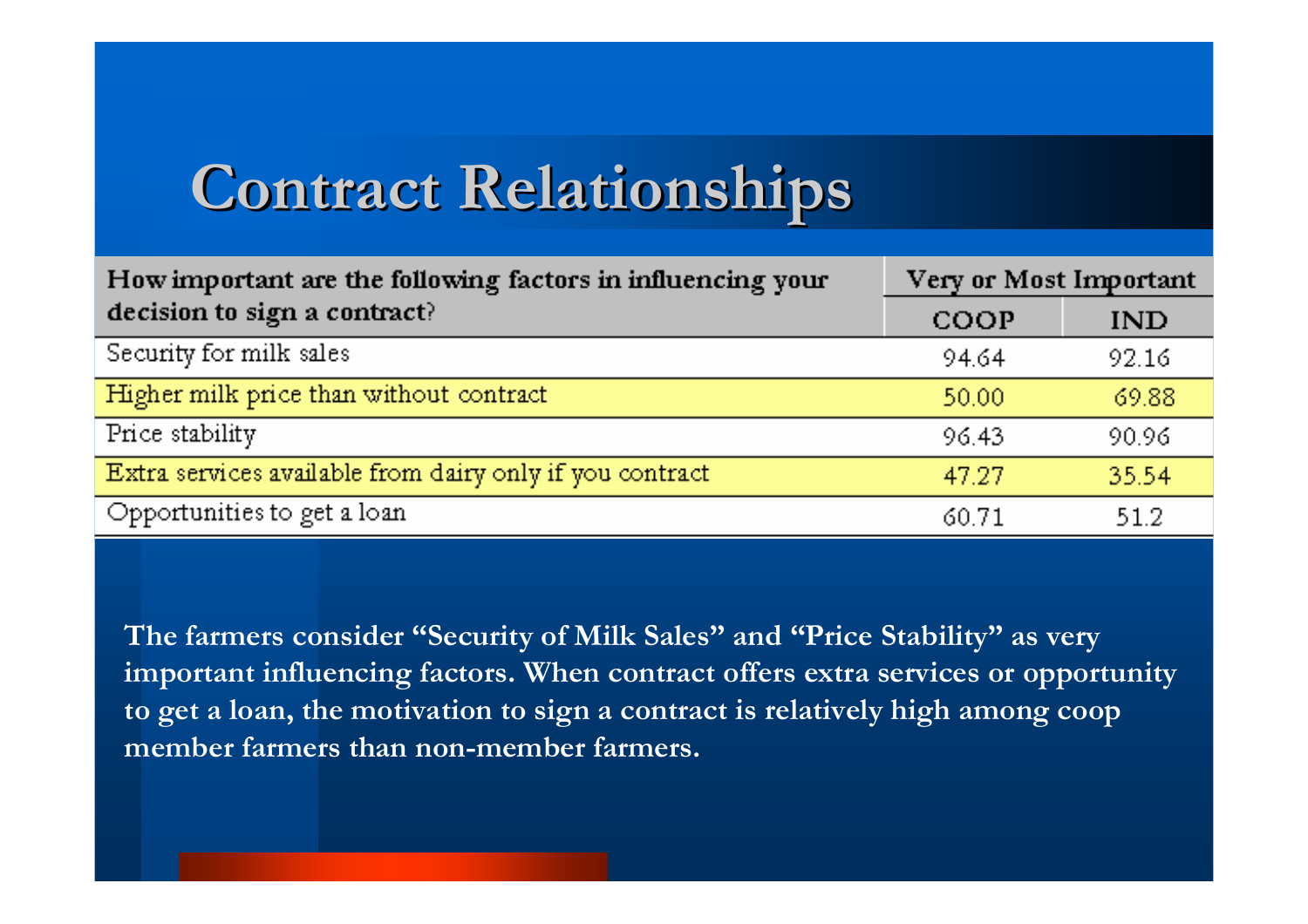# **Contract Relationships Contract Relationships**

| Specified in the Contract with your Main |            | COOP  | <b>IND</b> |       |
|------------------------------------------|------------|-------|------------|-------|
| Buyer?                                   | <b>YES</b> | NO.   | <b>YES</b> | NO.   |
| Price of Milk                            | 69.64      | 30.36 | 87.35      | 12.65 |
| Quantity of milk that will be purchased  | 3.57       | 96.43 | 42.17      | 57.83 |
| Frequency of delivery                    | 55.36      | 44.64 | 78.31      | 21.69 |
| Minimum quality requirement              | 98.21      | 1.79  | 87.95      | 12.05 |
| Mode and speed of payment                | 98.21      | 1.79  | 97.59      | 2.41  |
| Premiums                                 | 3.57       | 96.43 | 7.23       | 92.77 |
| Penalties for breaking the contract      | 12.50      | 87.50 | 36.75      | 63.25 |

**The most specified articles in contracts were: price, frequency of delivery, quality requirement and mode and speed of payment.**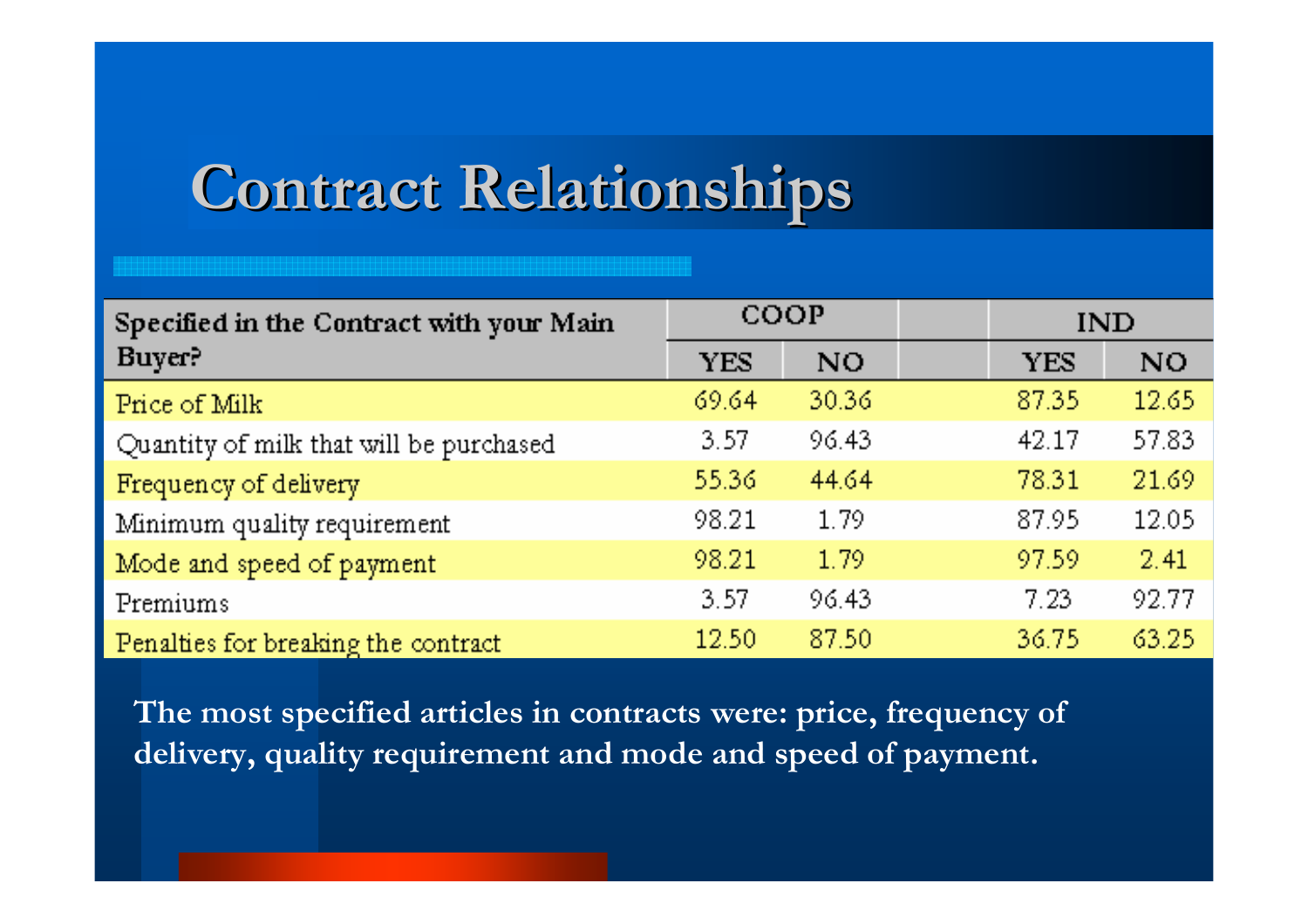## **Contract Relationships Contract Relationships**

| the to indictional side incorrection and the side of |  |       |        |       |
|------------------------------------------------------|--|-------|--------|-------|
| Respected the terms of the contract?                 |  |       |        |       |
|                                                      |  | OFTEN | SELDOM | NEVER |
|                                                      |  |       |        |       |

Has it hannened that your MAIN Buyer has not

| IMD        | 0.60 | 24.70 | 74.70 |
|------------|------|-------|-------|
| $COOP$ $ $ | 0.00 | 3.57  | 96.43 |
| Total      | 0.45 | 19.37 | 80.18 |

**About 96% of the surveyed coop farmers confirmed that their cooperatives NEVER disrespected the terms of their contracts. There were seldom cases among only 4% of the respondents.**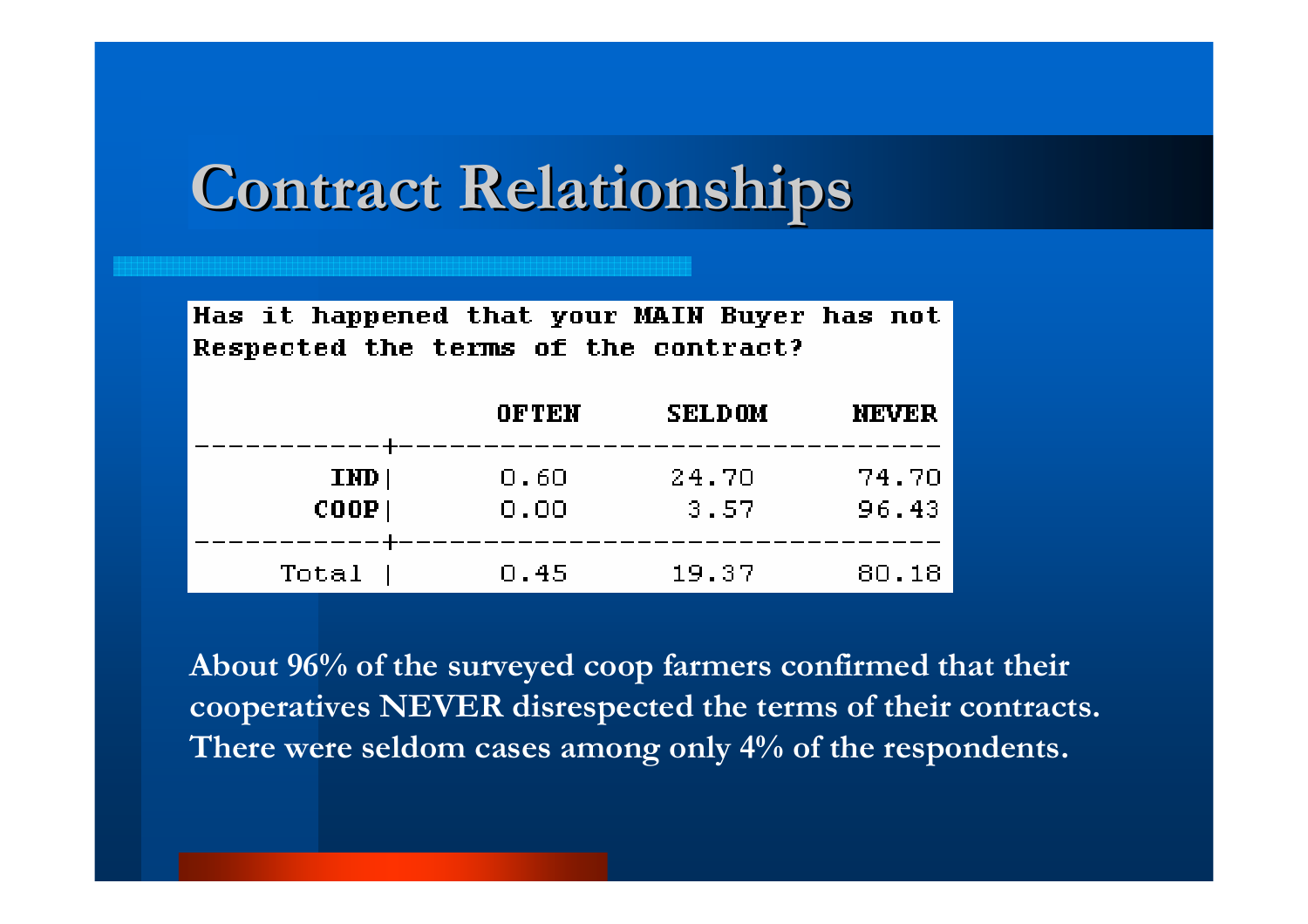| On Farm Investment                                   | COOP       |           | <b>IND</b> |        |
|------------------------------------------------------|------------|-----------|------------|--------|
|                                                      | <b>YES</b> | <b>NO</b> | <b>YES</b> | NO.    |
| a) New shed for cattle                               | (41.94)    | 58.06     | 25.63      | 74.37  |
| b) Cattle shed enlarged                              | (64.52)    | 35.48     | 25.21      | 74.79  |
| c) New stall for cattle                              | (24.19)    | 75.81     | 14.29      | 85.71  |
| d) Cattle stall enlargement                          | (20.97)    | 79.03     | 12.18      | 87.82  |
| e) New herdsman's camp                               | 8.06       | 91.94     | 5.46       | 94.54  |
| f) Herdsman's camp enlargement                       | 3.23       | 96.77     | 1.68       | 98.32  |
| g) Cattle stall modernized                           | 30.65      | 69.35     | 17.65      | 82.35  |
| h) Bought new milking cows                           | (3.7)      | 61.29     | 26.89      | 73.11  |
| i) Bought new milking equipment                      | 8.06       | 91.94     | 4.64       | 95.36  |
| j) Bought 2 <sup>nd</sup> hand milking equipment     | 3.23       | 96.77     | 0.00       | 100.00 |
| k) Bought more land                                  | 0.00       | 100.00    | 9.00       | 91.00  |
| I) Bought new cooling tank for milk                  | 0.00       | 100.00    | 0.84       | 99.16  |
| m) Bought 2 <sup>nd</sup> hand cooling tank for milk | 0.00       | 100,00    | 0.00       | 100.00 |
| n) Bought or modernized fodder mixer                 | 0.00       | 100.00    | 1.68       | 98.32  |
| o) Bought or modernized fence for gr. pastures       | 3.23       | 96.77     | 0.42       | 99.58  |
| p) Improved grazing pastures                         | 6.45       | 93,55     | 2.10       | 97.90  |
| q) Purchased of calves                               | 20.97      | 79.03     | 15.55      | 84.45  |
| r) Bought or modernized other ag. equipment          | 27.42      | 82.35     | 27.42      | 72.58  |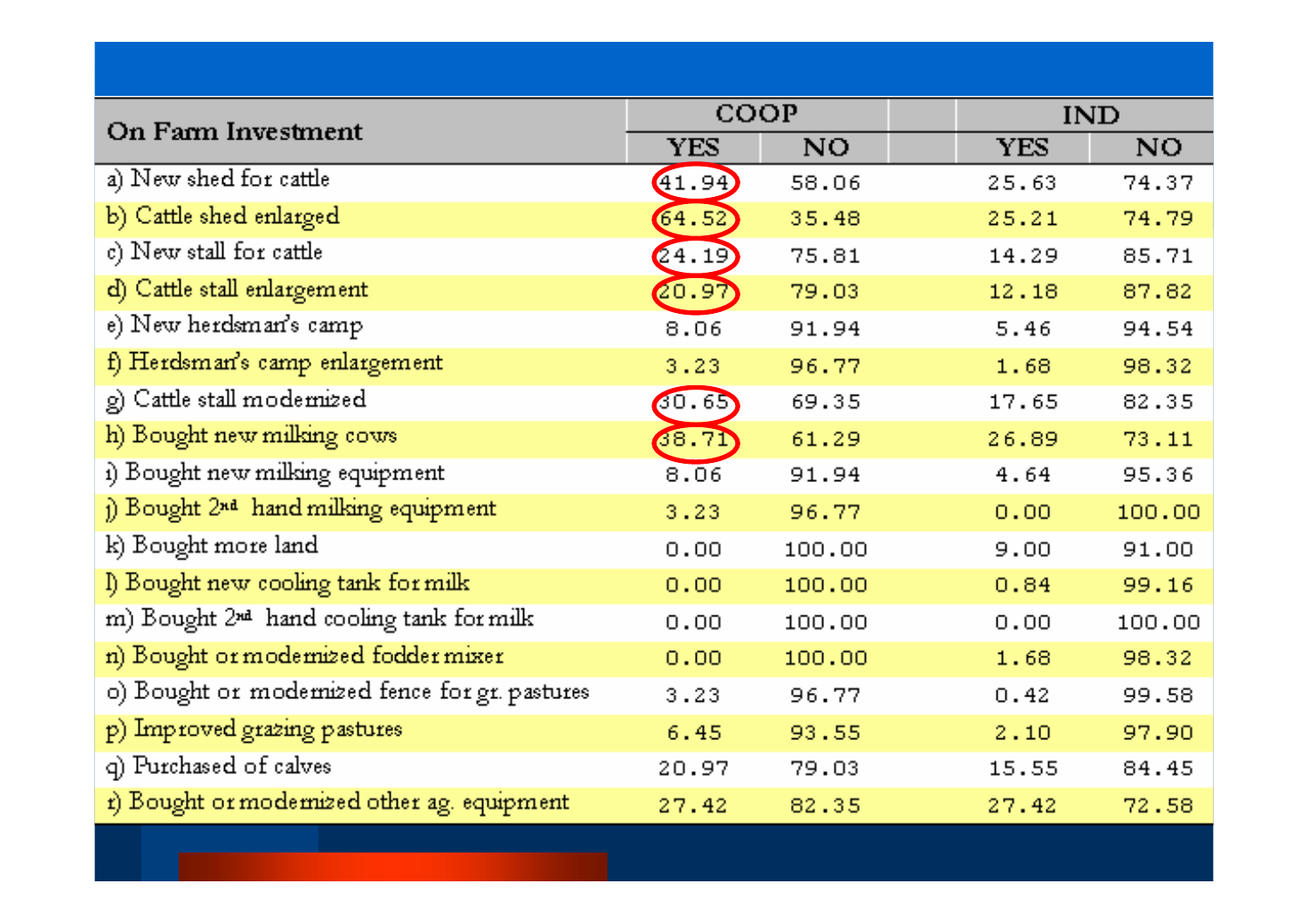## **Conclusions Conclusions**

- $\bullet$  **The analysis of the determinants of farmer satisfaction with their main buyer relationship highlights the importance of trust and support measures.**
- $\bullet$  **More than about 95% of the coop farmers (vs. 65% of non-member's) were able to improve the well being of their household and the overall profitability of their business due to the relationship they have with their main buyer.**
- $\bullet$  **Coops were able to provide more contract support measures than processors which translated into higher performance, better yields, higher prices, trust and reliability for member farmers.**
- $\bullet$  **Although the majority of coop farmers had only oral contracts, it didn't stopped them receiving the support measures. About 96% of member farmers stated that their main buyers (COOP) never disrespected the terms of their contracts (vs. 74% of non-members).**